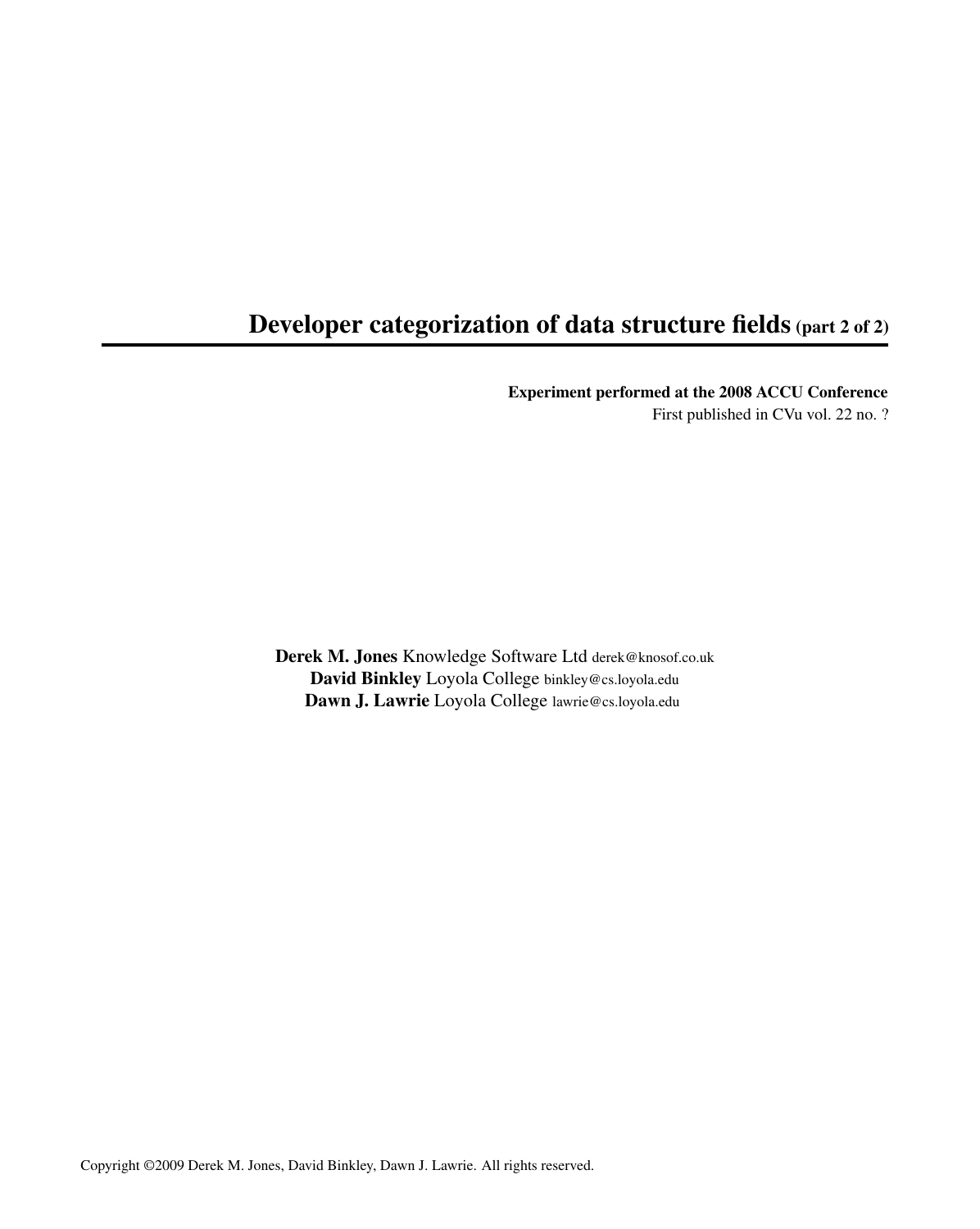# **1 Introduction**

This article is the second of two that investigates patterns in the organization of structure data types. The first part looked at patterns in a large number of **struct** definitions extracted from some large programs (e.g., Mozilla and Linux) written in C. This second part analyses the results of an experiment involving professional software engineers performed at the 2005 and 2008 ACCU conferences. This analysis of source code and this experiment are a first step towards understanding the decision making process developers go through when creating the data types used to represent information present within application software.

Experience shows that unless the number of solutions to a given problem is heavily constrained different people will often generate completely different solutions. For even the smallest collection of information there are many different data structures that could be used to represent it. One of the aims of the experiment described in this article is to investigate the extent to which different developers make similar decisions when creating data structures to represent the same information. Another aim is to investigate the impact that the specification has on the ordering of attributes (i.e., fields) in definitions.

The experiment performed at the two conferences asked subjects to create the data structures part of an API that could be used by programs to manipulate various items of information. The following is a list of some of the decisions that subjects need to make when creating this API:

- the items of information (i.e., the fields) contained in the same structure definition,
- the ordering of fields within a single data structure (e.g., a **struct** type).
- the name of a field and its type,
- the supporting scalar types that need to be defined. Examples include enumerated types or names given to scalar types (e.g., through use of **typedef**). While this is an interesting topic there was not sufficient experimental data to perform any meaningful analysis and it is not discussed further.

The issues discussed in the article are not usually covered by API coding guidelines, which tend to deal with issues such as naming conventions, error handling techniques, default parameters and which default constructs should be defined.[3]

For even a small API there is a huge number of combinations of possible structure type definitions. For instance, there are  $2^{10}$  ways in which the 10 items of information could be split between two structure definitions,  $3^{10}$  between three definitions and so on. The hypothesis that underlies this experiment is that subjects' decisions will be effected by their past experience (e.g., lifetime experience of interacting with the items appearing in the problems and programming experience creating and using data types) and the way in which information is presented in the API specification. The result of shared semantic influences is that patterns will exist in the definitions created by different subjects. This article attempts to uncover and offer explanations for some of these patterns.

# **2 Psychology studies**

The general problem of how people go about the process of clustering items into categories (which is one way to think about how fields are organized into structure definitions) has been extensively studied by psychologists. A brief overview of some of the key findings from these studies is given in this section. To begin with, children as young as four have been found to use categorization to direct the inferences they make,<sup>[4]</sup> and many different studies have shown that people have an innate desire to create and use categories (people have also been found to be sensitive to the costs and benefits of using categories<sup>[11]</sup>). By dividing items in the world into categories of things, people reduce the amount of information they need to learn<sup>[15]</sup> by effectively building data structures that enable them to lookup information on an item they may not have encountered before, assigning that item to one or more categories, and extracting information common to previously encountered items in those categories. For example, which attributes of an item are used for lookup and how attributes are compared are some of the issues studied by psychologists. For instance, a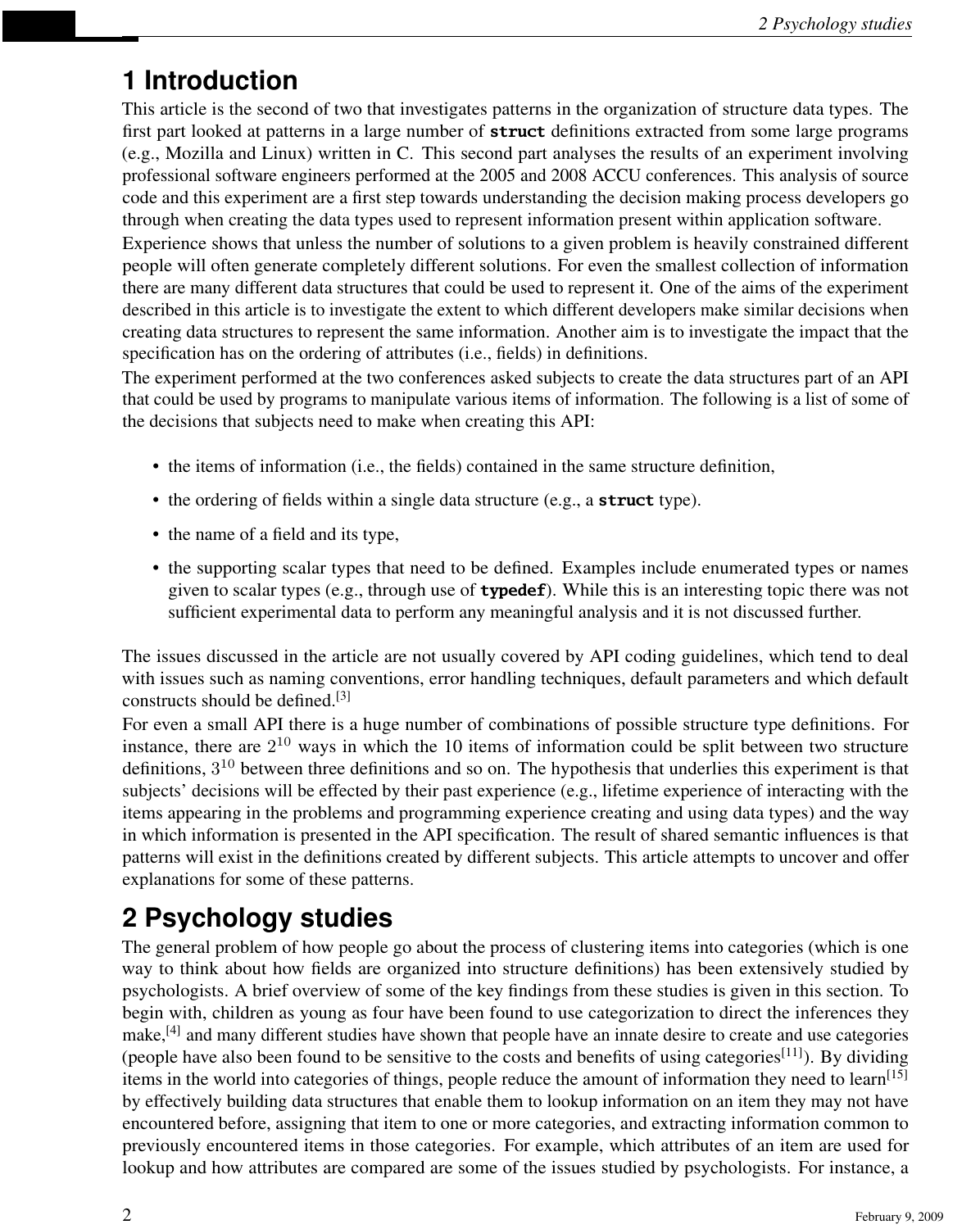flying object with feathers and a beak might be assigned to the category *bird*, which suggests additional information such as it lays eggs and may be migratory.

Of necessity the description of items of information in a specification will name objects. To what extent do the names people use for objects effect the categories they are assigned to? For instance, in English the name given to a large stuffed seat for one person is the same as that for a wooden chair, while in Chinese such a large stuffed seat is given the same name as a large stuffed seat for two or more people. In a cross language study where the subjects were native speakers of either English, Chinese, or Spanish<sup>[12, 13]</sup> Malt, Sloman and Gennari showed subjects pictures of objects of various shapes and sizes that might be capable of belonging to either of the categories— bottle, jar, or container, the subjects were asked to name the objects and also to group them by physical qualities. The results found that while speakers of different languages showed substantially different patterns in naming the objects, they showed only small differences in their perception of the objects (i.e., the categories based on physical attributes).

### **2.1 Category formation**

How categories should be defined and structured has been an ongoing debate within all sciences. For instance, the methods used to classify living organisms into family, genus, species, and subspecies has changed over the years (e.g., most recently acquiring a genetic basis). Culture (i.e., the society in which a person grew up) has also been found to influence this process $[14]$ 

What method do people use to decide which, if any, category a particular item is a member of? The following are some of the different theories that have been proposed (see the books listed in Further reading for more details):

- The defining-attribute theory proposes that members of a category are characterized by a set of defining attributes. This theory predicts that attributes should divide objects up into different concepts whose boundaries are well defined. All members of the concept are equally representative.
- The prototype theory proposes that categories have a central description, the prototype, that represents the set of attributes of the category. This set of attributes need not be necessary, or sufficient, to determine category membership. The members of a category can be arranged in a typicality gradient, representing the degree to which they represent a typical member of that category.
- The exemplar-based theory of classification proposes that specific instances, or *exemplars*, act as the prototypes against which other members are compared. Objects are grouped, relative to one another, based on some similarity metric. The exemplar-based theory differs from the prototype theory in that specific instances are the norm against which membership is decided. When asked to name particular members of a category, the attributes of the exemplars are used as cues to retrieve other objects having similar attributes.
- The explanation-based theory of classification proposes that there is an explanation for why categories have the members they do. For instance, the biblical classification of food into *clean* and *unclean* is roughly explained by saying that there should be a correlation between type of habitat, biological structure, and form of locomotion; creatures of the sea should have fins, scales, and swim (sharks and eels don't) and creatures of the land should have four legs (ostriches don't). From a predictive point of view, explanation-based categories suffer from the problem that they may heavily depend on the knowledge and beliefs of the person who formed the category; for instance, the set of objects a person would remove from their home while it was on fire.

## **3 Threats to validity**

For the results of this experiment to have some applicability to actual developer performance it is important that subjects work through problems at a rate similar to that which they would process source code in a work environment. Subjects were told that they are not in a race and that they should work at the rate at which they would normally process code. However, developers are often competitive and experience from previous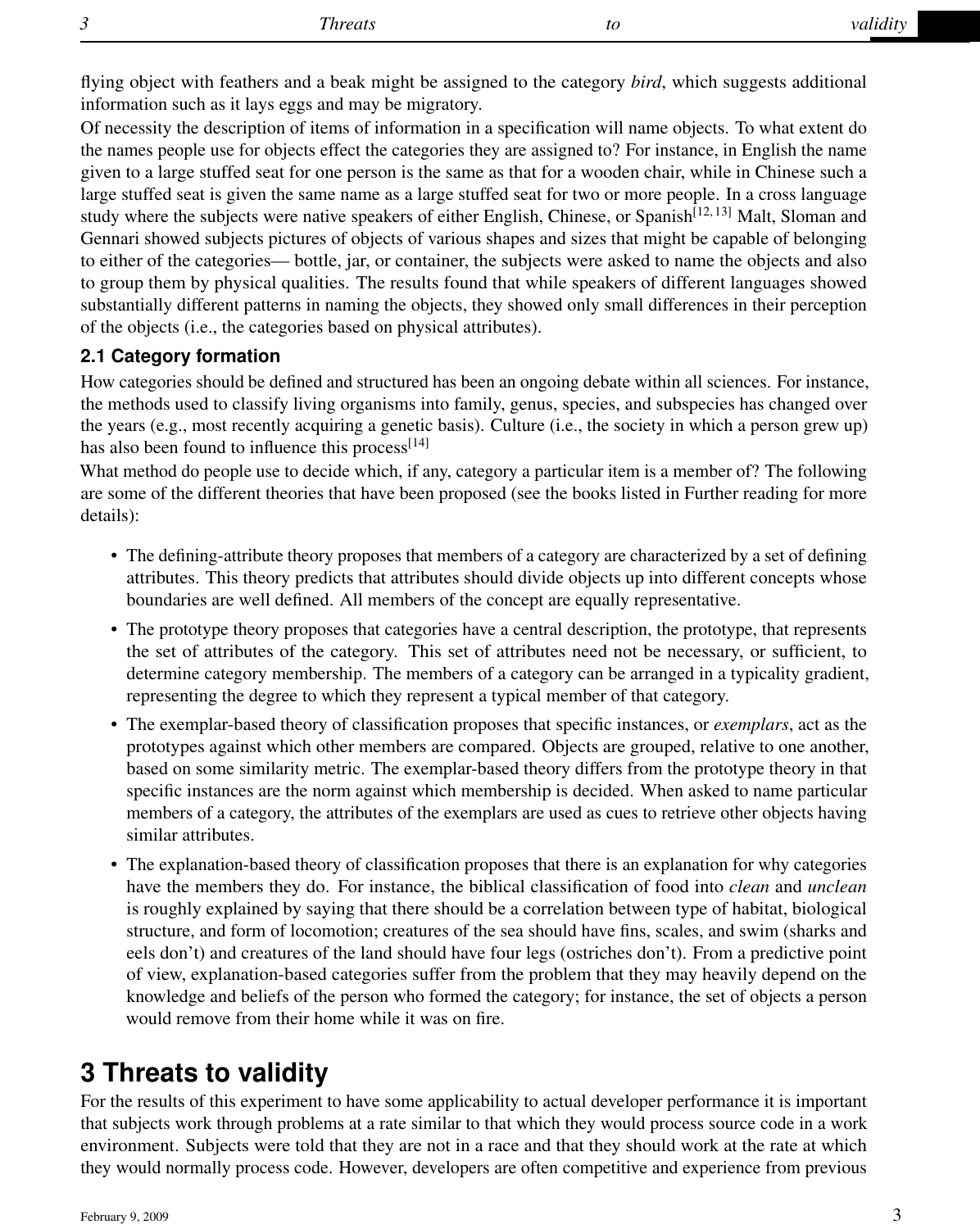experiments has shown that some subjects ignore the work rate instruction and attempt to answer all of the problems in the time available. To deter such behavior during this experiment the problem pack contained significantly more problems than subjects were likely to be able to answer in the available time (only one person got as far as attempting the last problem).

Developers often have the opportunity to interact with (e.g., ask questions of) people including the following: domain experts who wrote the specification, likely users of the API, and the paying customer. There was no such opportunity in this experiment; thus, subjects only had their own interpretation of the specification with which to work.

Developers often have the opportunity to study how information is going to be accessed by applications. This allows the data structures to be optimized for common access patterns or to make writing the code simpler (e.g., by reducing the number of arguments that might need to be passed). These design decisions are often made via an iterative process that may involve interaction with the code that uses them.

The creation of data structures is usually an iterative process and the answers provided by subjects in this experiment can only be regarded as a first iteration. Each iteration requires a lot of time and it is not known if subjects considered it more important to answer multiple problems than provide a more refined answer to a smaller number of problems.

### **3.1 Subject experience**

Traditionally, developer experience is measured in number of years of employment. In practise the number of lines of source code read and written (interaction with source code overwhelmingly occurs in its written, rather than spoken, form) is a more accurate measure of source code experience. Developer interaction with source code is rarely a social activity (a social situation does occur during code reviews), and the time spent on these social activities is probably small enough to ignored. The problem with the read/write measure is that it is very difficult to obtain reliable estimates of the amount of source read and written by developers. This issue was addressed in studies performed at previous ACCU conferences.<sup>[7–9]</sup>

What is the relationship between lines of source code written by a developer and the number of data structures they have created? Modifying existing code is a common developer activity. This is likely to result in existing data structures being modified rather new ones created. Your authors do not know of any empirical data that shed light on the relationship between lines of code written and data structure created.

A persons background knowledge has been found to effect the categories they create.[6] Experience shows that it is not unusual for the creator of an API to be a non-expert in the domain being addressed. For consistency it would be advantageous if all subjects taking part in the experiment were either domain experts or not domain experts. No information on subject experience with the domains used in the problems is available.

## **3.2 Subject motivation**

Subjects are presented with a list of various kinds of information and have to rely on their experience to design data structures to be used by programs that process this information. Subjects have to estimate the trade-offs among a large number of possible different structure definitions that could be created. At the two extremes are a single structure containing all of the information could be created and separate structure definitions for each piece of information. The following are some of the factors that might play a significant part in the trade off process:

- Simplicity. Writing code is simplified when all required information is obtained by accessing a single structure.
- Information hiding. It may be necessary to restrict access to some of the information, perhaps for commercial or security reasons, or to reduce the likelihood that a fault in one part of a program can effect unrelated data in another part. Distributing the information across different structures is a means of organizing code that helps to minimise the information available at given points in a program.
- Minimising the impact of future updates, with the aim of making it easier to change one part of a system without having to update unrelated parts. For instance, if all of the information was held in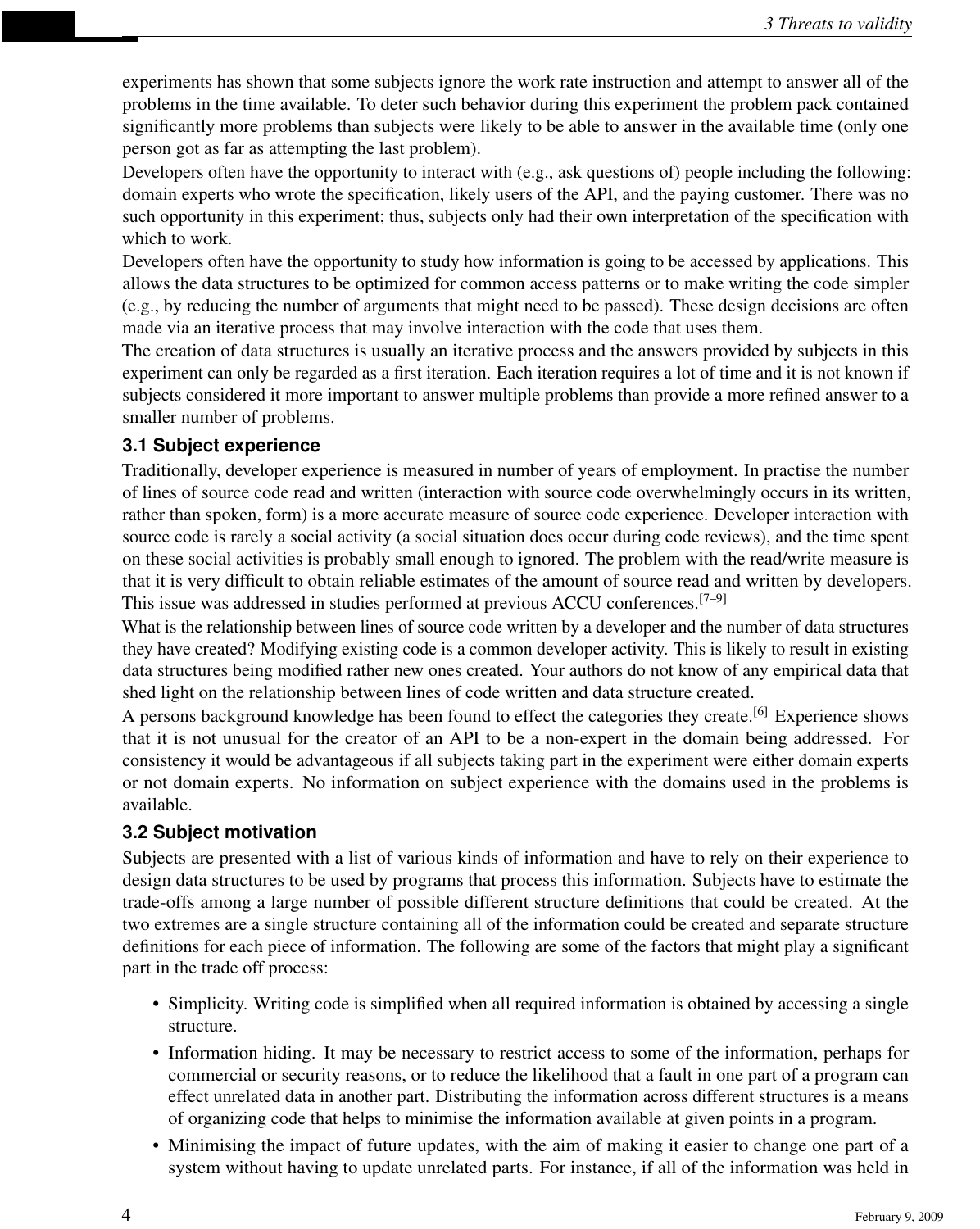a single structure then when a new field is added or an existing field changed, all of the code that referenced the structure would need to be recompiled. If the information was organized into separate structures based on semantic relatedness then adding a new field or changing an existing field, means that only code referencing that structure needs to be investigated when considering what modifications need to be made.

• Minimising the amount of storage used during program execution. For instance, consider a tree whose nodes are represented by a large single structure where each node contains some fields representing frequently accessed information and other fields representing seldom accessed information. In this case, dividing the single structure into multiple structures can yield considerable storage and performance savings,  $\left[1\right]$  with frequently accessed fields allocated to one structure and the less frequently accessed information in different structures.

## **4 Experimental setup**

The experiment was run by one of your authors during a 40 minute lunch time session at each of the 2005 and 2008 ACCU conference (<http://www.accu.org>) held in Oxford, UK; between 250 and 300 professional developers attend this conference every year. Subjects were given a brief introduction to the experiment, during which they filled in background information about themselves, and they then spent 30 minutes (2005) and 20 minutes (2008) working on the problems. All subjects volunteered their time and were anonymous.

### **4.1 The Problem**

The following is an excerpt of the text instructions given to subjects:

You will be asked to define some data structures to hold values for various kinds of information. This is not a race and there are no prizes for providing answers to all questions. If you do complete all the questions feel free to add any additional comments to your previous answers.

Yumei is a medium sized island that gained independence in 1945. The island economy is based on the export of a various kinds of raw materials and agricultural products. The government has decided to publish a set of APIs that applications written for government departments must follow.

The government could not reach consensus on an object oriented approach and it was decided to specify data types and access functions separately. You have been assigned the job of creating the data structures that will be used to hold various kinds of information. If possible please briefly specify any rationale used to decide how to organise the data structures.

The declarations can be written in a language of your choice (it would simplify subsequent analysis if either C or Java were used). The members may have any arithmetic type, or a pointer type, or an array type.

- 1. Read the information that needs to be represented.
- 2. Decide which information should be held in a given data structure.
- 3. Decide on a type to be used to represent the value of the information.
- 4. Decide on the name of a member to be used to denote the information.
- 5. Define one or more structure types to hold members denoting the information.

The following is an example question

The Department of Housing maintains rented accommodation for workers. The form of accommodation can be one of:

Bungalow Caravan Dormitory Flat House Youth hostel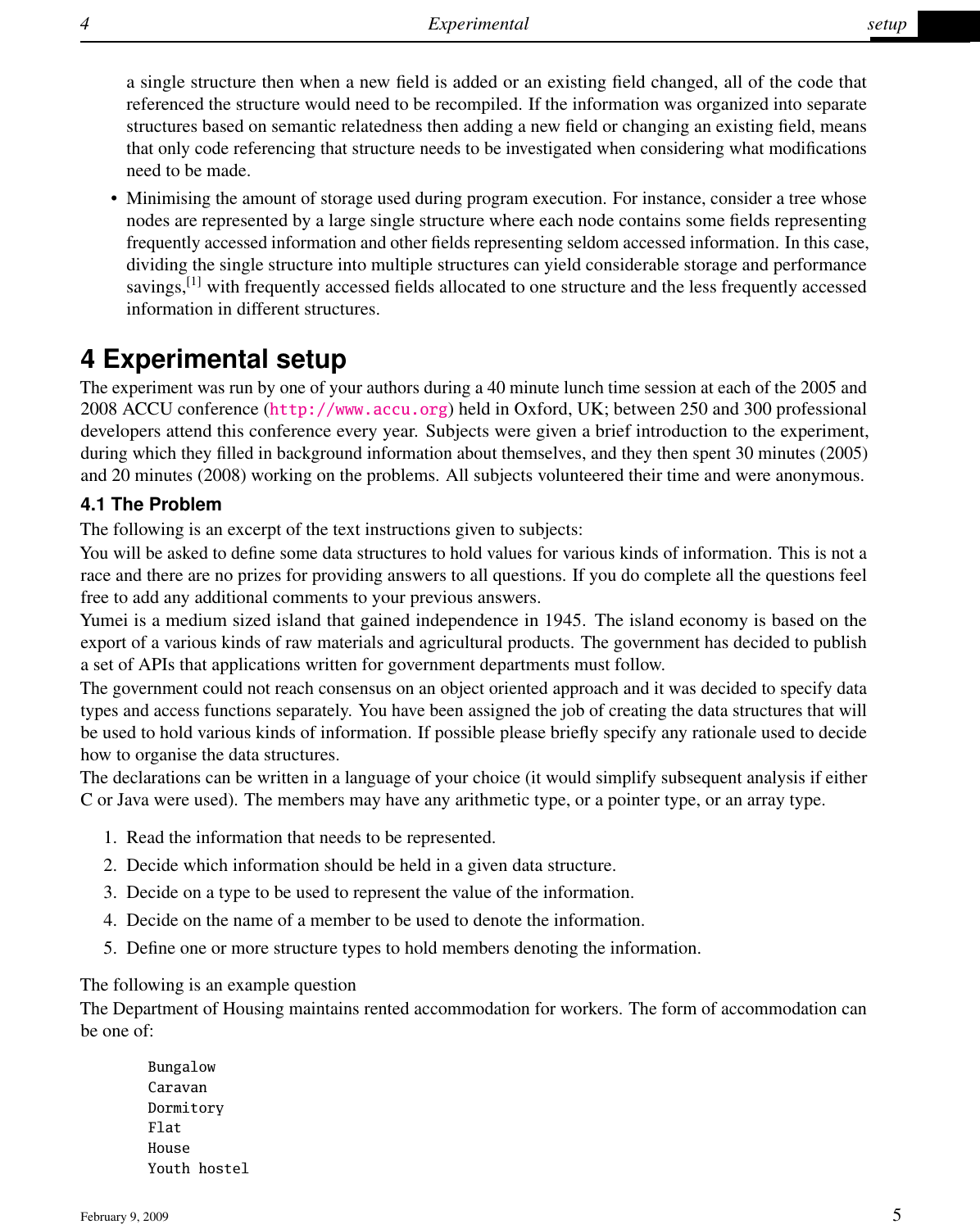The information, about the accommodation, that needs to be processed by applications includes the following (in alphabetical order):

- 1. Address of accommodation
- 2. Detached, Semi-detached, Terraced
- 3. Easily moved
- 4. Floor number of accommodation
- 5. Name of current responsible occupant
- 6. Name of given town
- 7. Number of bathrooms
- 8. Number of bedrooms
- 9. Number of each kind of accommodation in given town
- 10. Number of rooms
- 11. Parking space included with accommodation
- 12. Shared bathroom
- 13. Size of garden
- 14. State of repair
- 15. Total area of floor space
- 16. Total value of each kind accommodation in given town
- 17. Weekly rent

```
1 #define HOUSE 0
2 #define BUNGALOW 1
3 #define CARAVAN 2
4 #define FLAT 3
5 #define DORMITORY 4
6 #define YOUTH_HOSTEL 5
7 #define MAX_ACCOM_KIND 6
8
9 #define NOT_APPLICABLE 0
10 #define DETACHED 1
11 #define SEMI_DETACHED 2
12 #define TERRACED 3
13
14 struct town_accommodation {
15 char * town_name;
16 int num_accom_kind[MAX_ACCOM_KIND];
17 float value_accom_kind[MAX_ACCOM_KIND];
18 };
19
20 struct accommodation {
21 int kind_of_accommodation;
22 int num_rooms;
23 int num_bedrooms;
24 int num bathrooms:
25 float garden_size;
26 float weekly_rent;
27 int detached_status;
28 char easily_moved;
29 char shared_bathroom;
```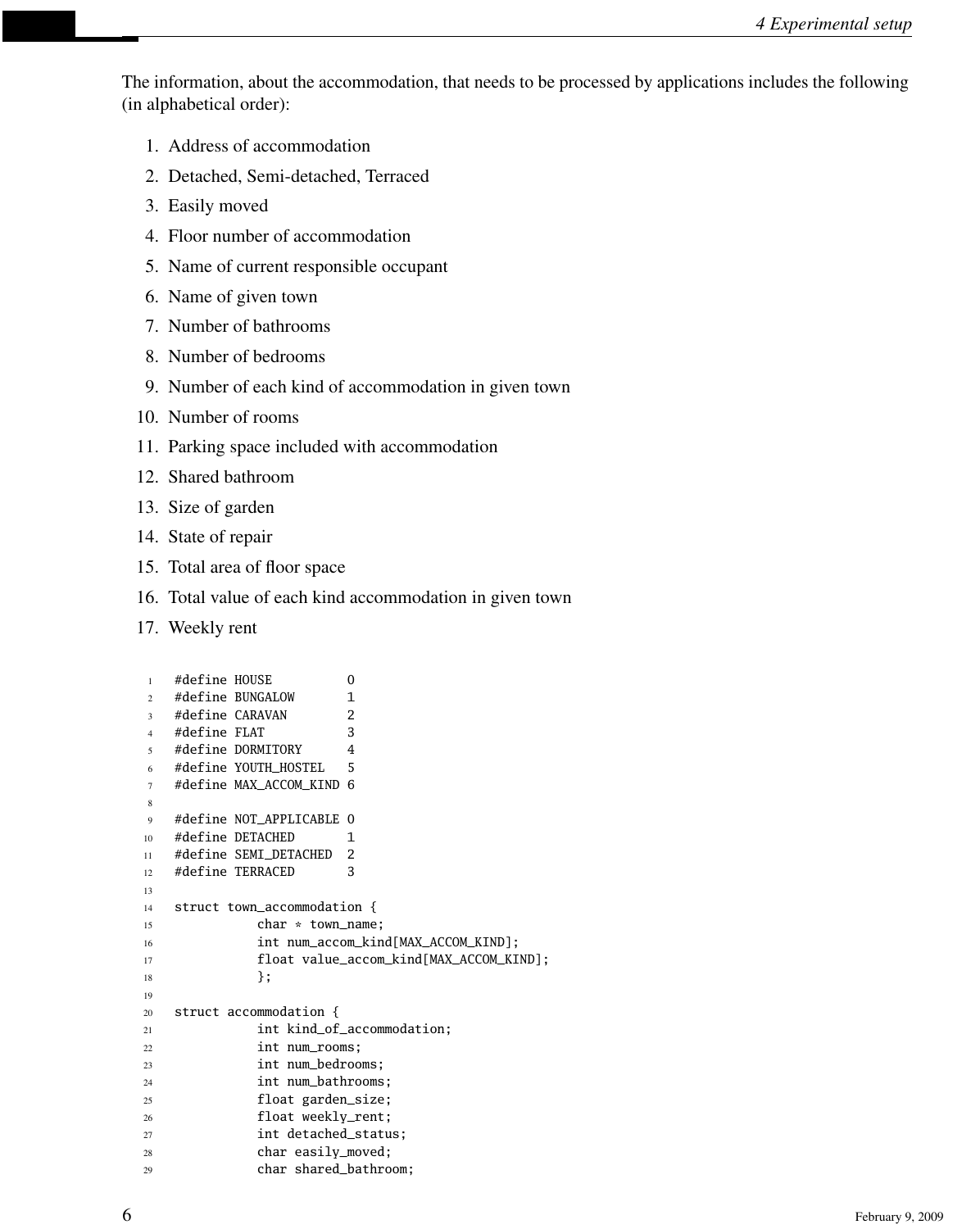```
30 char has_parking_space;
31 int floor_number;
32 char * address;
33 char * repair_state;
34 char * current_occupants;
35 };
36
37 typedef unsigned char BOOL;
38
39 struct caravan_rec {
40 int number of rooms:
41 int number_of_bedrooms;
42 int number_of_bathrooms;
43 float size_of_garden;
44 float rent_per_week;
45 BOOL bathroom_is_shared;
46 BOOL parking_space_available;
47 int floor number:
48 char * address:
49 char * state_of_repair;
50 char * current_occupiers;
51 };
52
53 struct accommodation_rec {
54 int accommodation_kind;
55 int number_of_rooms;
56 int number_of_bedrooms;
57 int number_of_bathrooms;
58 float size_of_garden;
59 float rent_per_week;
60 int detached_status;
61 BOOL bathroom_is_shared;
62 BOOL parking_space_available;
63 int floor_number;
64 char * address;
65 char * state_of_repair;
66 char * current_occupiers;
\{67\};
```
End of excerpt of text instructions given to subjects.

The experiment brochure handed out to subjects briefly specified three different kinds of domain specific information, each of which followed the format given in the Example:

- Department of Agriculture. This involved: Meat (Cattle, sheep, and pigs) and Cereals (barley, corn and wheat) and the following list of items: Owner of Farm, Farm acres used to grow crops, Seed supplier, Location of field, Fertilizer costs, Weed killer sprayed, Fertilizer applied, Date crop harvested, Weight of average shipment, Was organically produced, Number of each kind of animal on farm, Acre of crop market value, Farm location, Antibiotics used, Feed-stuff costs, Market value of kind of animal, Genetic ID, Crop sown date, Last vet inspection date, Average labor cost for growing crop, Farm acres used to rear animals, Pedigree ID, Date animal slaughtered, Date animal born and Animal raising average labor cost. Some subjects saw a subset containing 15 items, where some items had been combined into a more generic description (e.g., "Crop sown date" and "Date animal born" becoming "Date agricultural product started life").
- Department of Transport. This involved: Self driven (Walking, Cycling, Car and Motor bike) and Passenger (Ferry, Train, Bus, and Flying) modes of transport and the following list of items: Arrival time affected by congestion, Weekly travel cost, Method of transport is environment friendly, Travel distance, Yearly expenditure on infrastructure supporting transport method, Workforce percentage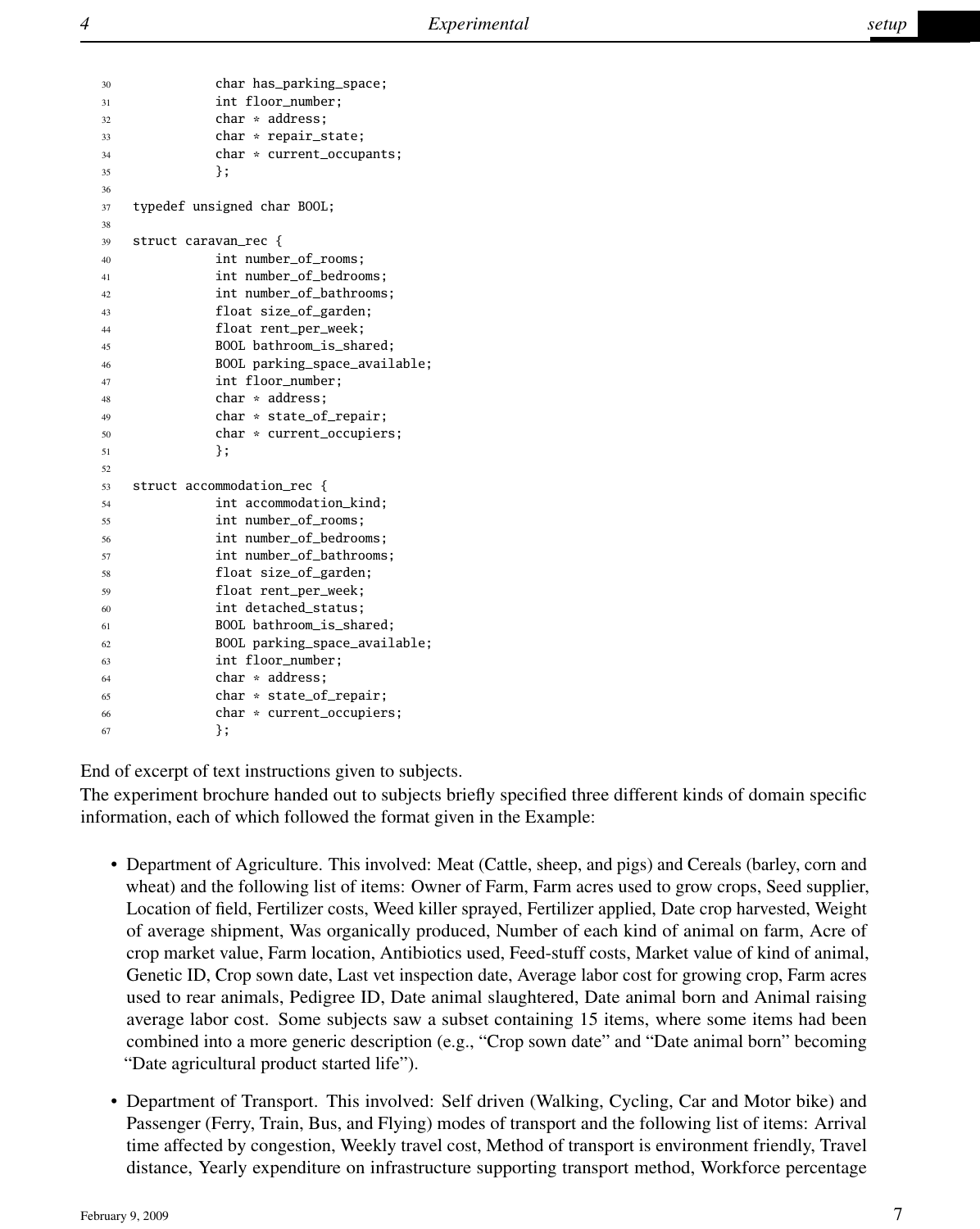using transport method, Travel time, Tax revenue from transport method and Probability of arriving on time.

• Department of Natural Resources. This involved: Industrial stone (Marble, Slate, and Granite) and Purified metal (Gold, Silver, and Titanium) and the following list of items: Raw material per shipment, average weight, Production volume per week, Mining location, Raw material value on commodity exchange, Storage cost per week, Cost of extraction per unit weight, Mining date of raw material and Dispatch method (e.g. sea/air).

## **4.2 Variations on the problem**

There are various ways in which the problem information seen by subjects could be organized. The format of the experiment meant that the organization had to be kept as simple as possible. The following describes the information organization that was varied:

- The order in which items of information were listed in the problem specification. For instance, in the Example problem the specification uses the order "Name of given town" followed by "Number of bathrooms". The order in which items were listed was randomly chosen for each printed set of problems.
- In many cases it is possible to use different phrases to describe an item of information. For instance, the phrase "Parking space included with accommodation" can also be worded as "Accommodation has parking space included with it". In most cases the phrase seen by each subject was randomly selected from two possibilities (in a few cases only one phrase was reasonable).

# **5 Results**

Approximately 240 (2005) and 300 (2008) people attended the conference, of which 11 (2005) and 15 (2008) took part in the experiment. The 26 subjects produced 38 answers (Agriculture: 22 Transport: 12 Natural Resources: 1. (Three subjects gave an answer to the example problem.) Some answers were incomplete at the end of the allotted time. On average each participant completed 1.5 problems. The average number of years of experience of subjects was 11.1 (standard deviation 6.3). Subjects were told that they could use any computer language and the languages used were (subject counts in parenthesis) C $\leftrightarrow$  (15), C (8), Java (1), C# (1) and Python (1).

For the Agriculture problem, the average number of structure definitions created per answer was 5.2 (standard deviation 2.5), and these definitions contained on average of 5 fields (sd 3.5) (this includes fields not found in the *specification*).

In the following discussion of the study's results the term *specification* is used to refer to the description of an item as found in the question seen by a subject (e.g., "Size of garden"), while the term *field* will be used to denote the name given by the subject (e.g., "garden\_size"). The term *component* is used to refer to a word or abbreviation found within a field. *Components* might be separated using underscores or camel casing. For example, "garden\_size" includes two components: "garden" and "size".

Subjects sometimes wrote comments on their answer sheets that were obviously intended to be directed at those running the experiment rather than source code comments that were part of an answer to the problem. The common comment was that there was insufficient time to complete an answer.

## **5.1 Influence of specification on information ordering in declarations**

The information in a specification is ordered in various ways and it is hypothesized that this ordering has an effect on how developers order various entities within a definition. The following are the information ordering issues analysed in this subsection:

• the effect that the order in which items of information are listed in a specification has on the order in which fields are defined in a structure. For instance, if the specifications lists the "number of bathrooms"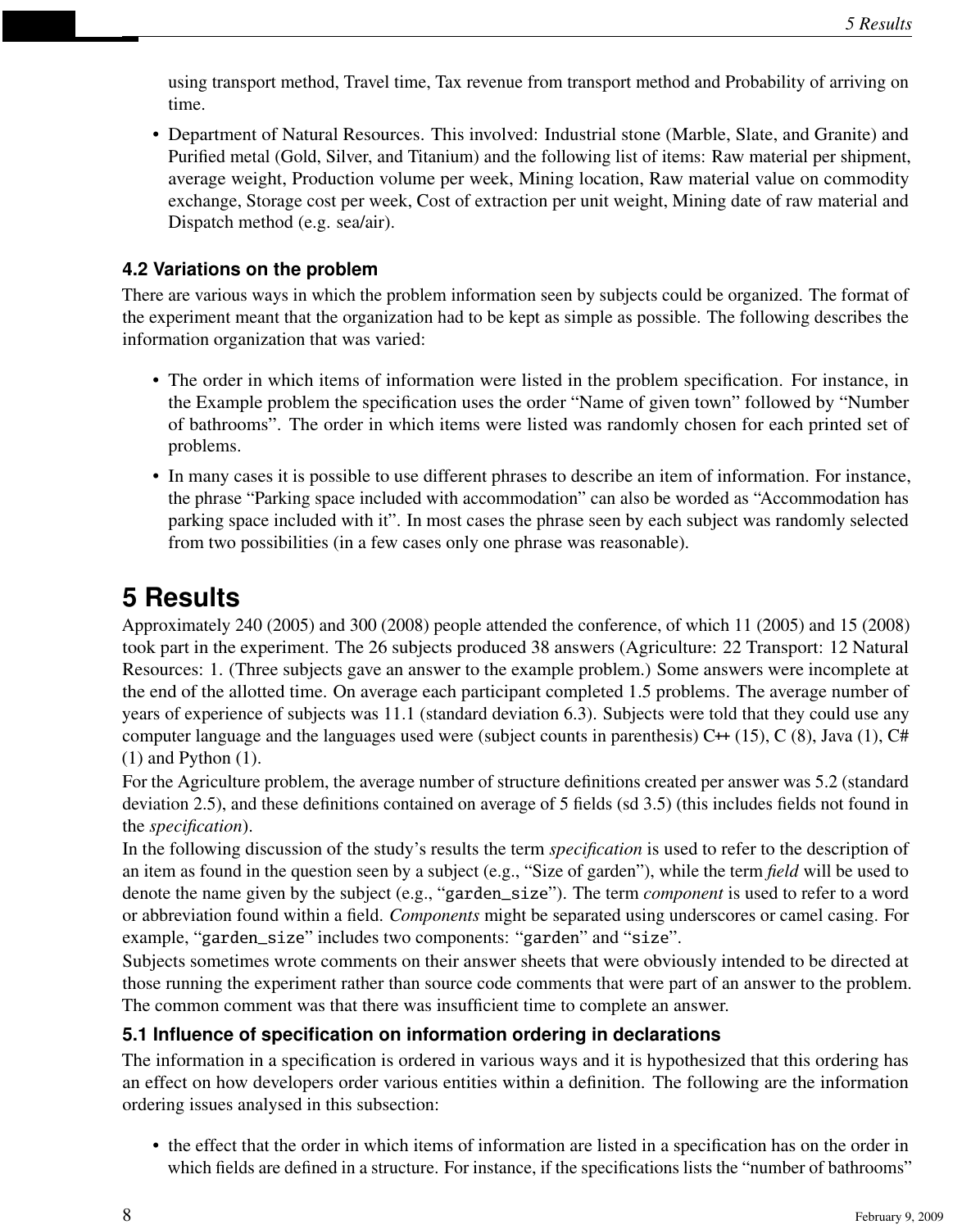before the "number of bedrooms" the field number\_of\_bathrooms may be expected to appear before number\_of\_bedrooms (assuming they both appear in the same definition and that these names are used).

• the effect that the words used and their ordering in each specification has on the components of a field. For instance, the specification "number of bedrooms" might be expected to result in the field number\_of\_bedrooms while the specification "bedroom count" might be expected to result in the field bedroom\_count.

Subjects sometimes gave answers that did not contain some items of information. This is likely to have been an oversight, although at least one subject made an explicit decision (their answer contained a comment explaining how some items could be deduced from information on other items, e.g., *organically produced* from information on the fertilizer/weedkiller used).

Some subjects gave answers that included fields that did not directly correspond to an item listed in the specification (e.g., minimum/maximum/mean/standard deviation arrival delays in the Transportation API). Such fields were ignored in the analysis.

### *5.1.1 Item words in field names*

Identifiers are often formed by combining two or more known words. If subjects are influenced by the content of a specification it is to be expected that the words used and the order in which they occur will be reflected in the name of the corresponding field. For instance, given the description "Fertiliser costs" a field name of fertiliser\_costs or fertiliser\_cost might be expected, while the specification "Cost of fertiliser" might result in the field name cost\_of\_fertiliser (perhaps with the *of* omitted) or fertiliser\_cost. It is possible that subjects have relatively fixed naming habits or that the given specifications induced subjects to use a particular naming. The results were therefore analysed by subject and by item of information as follows:

- 1. The name of a field is broken down into its components (e.g., bathrooms\_count has the components bathrooms and count as does bathroomsCount). The algorithm is the same as that used in a previous ACCU experiment.[9]
- 2. For each component of a field what was not a dictionary word, the component was treated as an abbreviation and replaced to the appropriate dictionary word. Based on the specification, there was always a unique replacement of each abbreviation. For example, num was replaced with number.
- 3. The components from each field were compared to the words from the corresponding specification. A component and a word match if they have the save *stem* (e.g., the stem of "swimming" is "swim"). Stemming was performed using the Krovetz stemming algorithm.[10] This comparison was carried out twice: once ignoring the order of the component and word and the second time requiring the same relative order.

Counting the number of components that appear in the corresponding specification, in almost 70% of the cases all the components of a field occur in the specification of the corresponding item. Figure [.1](#page-9-0) gives a break down by fields containing 1, 2, 3 or 4 components and the percentage where the corresponding specification does not contain zero or more of these components.

The 50 cases, out of a total of 198 unique components, where a component did not appear in the corresponding specification can be broadly broken down into the following categories:

• the component is more specific: there may be several fields each relating to some aspect of the specification, e.g., an address specification includes information on street, postal-code, etc.). Another example is the fields garden\_length and garden\_width created to hold information on "Size of garden".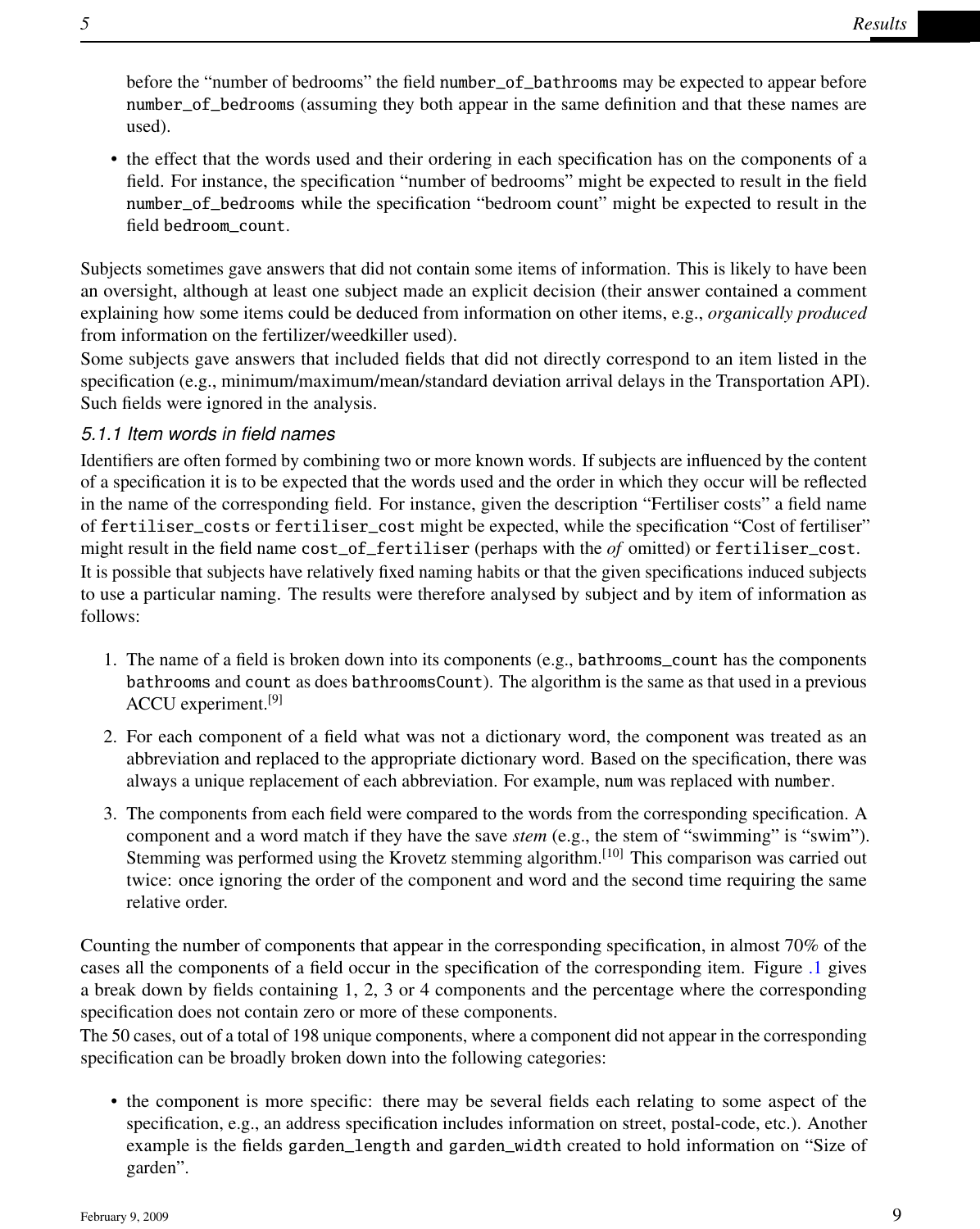

<span id="page-9-0"></span>Figure .1: Percentage of fields containing a given number of components (e.g., 1, 2, 3 or 4) where the field's components also occur in the corresponding specification. In the group of four on the left all components occur in the specification; in the next group one component does not occur in the specification; and so on. Combined data from 2005 and 2008, a total of 260 fields having 704 components.

- synonym-like usage: for example *type* used in place of *kind* and *count* used in place of *number*, leading to the choice of the field name product\_type\_count for "Number of each kind of agricultural product".
- grammar support words: words such as *is* in is\_organic and *of* in cost\_of\_feed are used to generate short phrases.

Having shown that a large percentage of components occur in the specification we now compare the relative ordering of components and the words of the specification. This ordering might be effected by the following.

- An existing set of rules that the subject always uses to create fields from combinations of words.
- The relative word order present in the corresponding specification.
- A desire for consistency in all field names. The specifications seen by some subjects have characteristics that require decisions to be made about conflicting choices.

The description of many items was randomly chosen from a small set of possibilities; thus in some cases the descriptions given for two semantically related specifications use different word order patterns. For instance, a subject may see the two specifications "Weedkiller costs" and "Cost of fertiliser" (rather than "Fertiliser costs" in the later case).

Subjects who base their choice of field name purely on the wording that appears in the corresponding specification will not pay any attention to the word order found in the specification. However, subjects trying to achieve a degree of consistency across semantically related fields may select one kind of word ordering over another, perhaps the word order from the description that is first encountered (likely the first one listed in the list of items).

Figure [.2](#page-10-0) breaks down the fields that contain 2, 3 or 4 components based on the number of components occurring in the same order as the corresponding words from the corresponding specification (a total of 260 fields). The figure omits fields having only one component in common and also omits the single data point of one field with 6 components (because patterns cannot be established from a single data point). There were no fields with 5 components.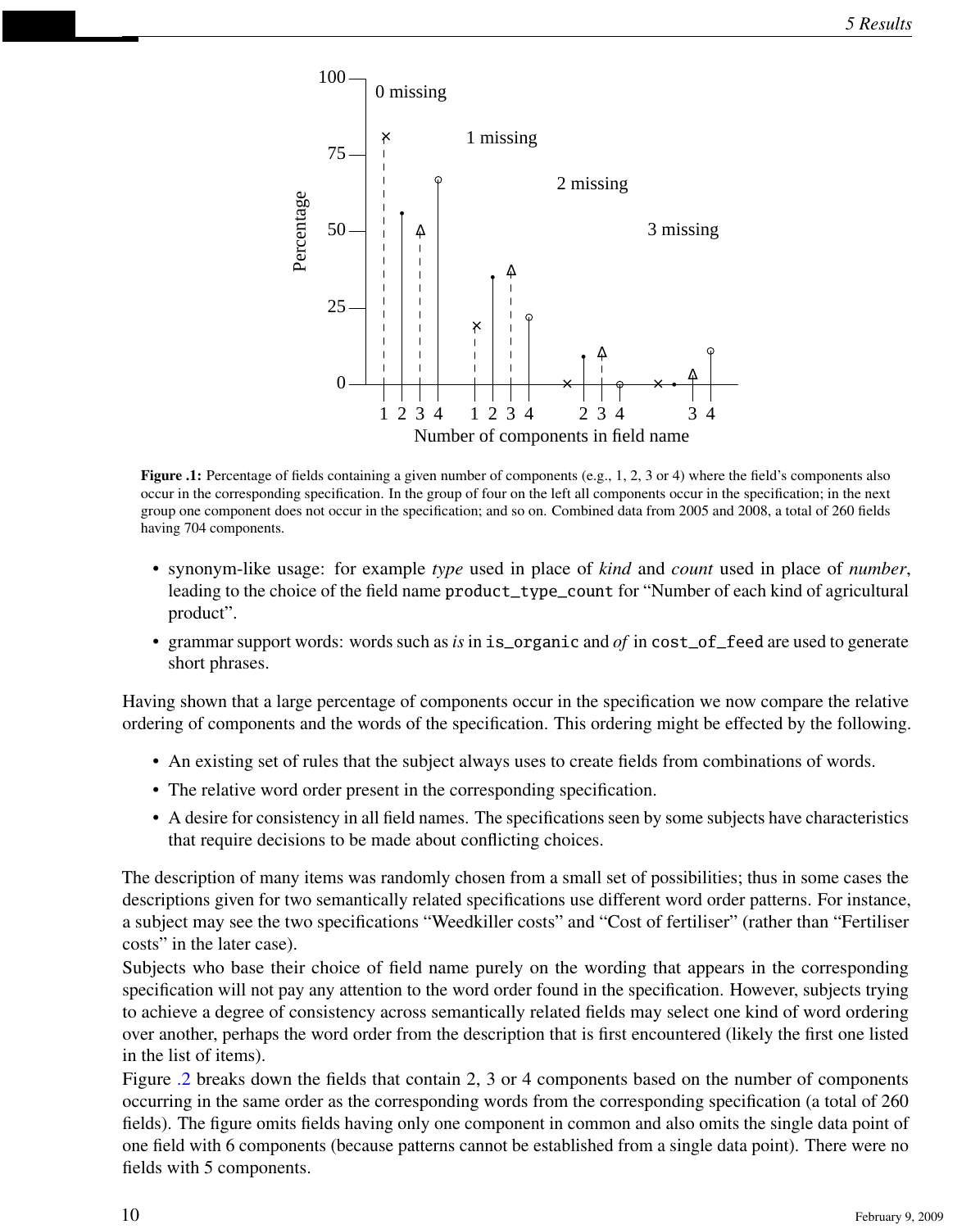

<span id="page-10-0"></span>Figure .2: Percentage of fields containing a given number of components (e.g., 2, 3 or 4) where the field's components occur in the same order as in the corresponding specification (other words may appear in the specification between matching components). In the group of three on the left fields containing 2, 3 and 4 components all occurring in the same order as the corresponding specification, in the next group of one component does not occur in the same order and so on. Combined data from 2005 and 2008, a total of 260 fields.

Of these 260 fields, the components occur in the same order as the words of the corresponding specification in 86% of cases(37 cases did not follow this order). This provides strong evidence for the hypothesis that the subjects use the ordering of information in the specification when creating field names.

Table [.1](#page-10-1) lists some examples of fields definitions given as answers to a given specification. The samples are grouped under four common patterns that are apparent in the data.

|                                    | Field                                                                         | Specification                                                                                        |  |  |  |  |
|------------------------------------|-------------------------------------------------------------------------------|------------------------------------------------------------------------------------------------------|--|--|--|--|
| type name first                    |                                                                               |                                                                                                      |  |  |  |  |
|                                    | SCurrency currency Revenue<br>STime timeTravel                                | Transport method tax revenue<br>Travel time                                                          |  |  |  |  |
| favor preposition                  |                                                                               |                                                                                                      |  |  |  |  |
|                                    | float costPerWeek                                                             | Cost of travel per week                                                                              |  |  |  |  |
|                                    | float probabiltiyOnTime                                                       | Probability of arriving on time                                                                      |  |  |  |  |
|                                    | float revenueOfTax                                                            | Tax revenue from transport method                                                                    |  |  |  |  |
|                                    | float percentageOfUsers                                                       | Workforce percentage using transport method                                                          |  |  |  |  |
| consistency with previous<br>field |                                                                               |                                                                                                      |  |  |  |  |
|                                    | int costs material                                                            | Costs (e.g., Feed-stuff and Fertilizer) for agricultural<br>product growing                          |  |  |  |  |
|                                    | int costs labor                                                               | Agricultural product average labor costs                                                             |  |  |  |  |
| noun adjective                     |                                                                               |                                                                                                      |  |  |  |  |
|                                    | boolean bathroomShared<br>boolean parkingSpaceIncluded<br>String occupantName | Shared bathroom<br>Parking space included with accommodation<br>Name of current responsible occupant |  |  |  |  |

<span id="page-10-1"></span>Table .1: Some wording patterns and examples of them that appeared in subject answers. The "consistency with previous field" pattern occurs when the name of a field uses the same component ordering as that used by the field that occurred before it in the structure definition.

Is there a pattern to the 14% of cases where the specification order was not following? One possible pattern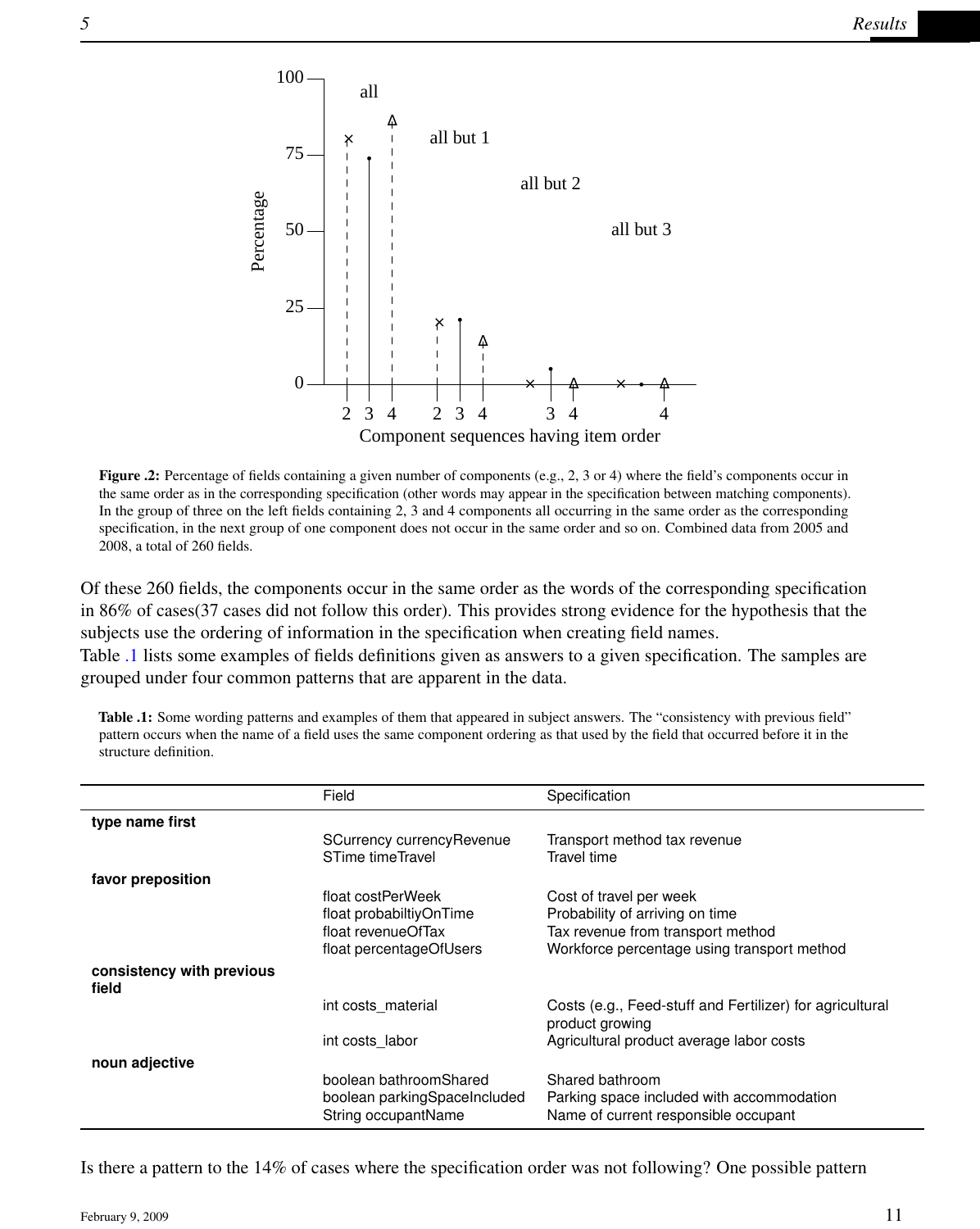is a preference for what might be considered to be *natural word order*. There are many patterns to English word order, with some orders being much more common than others. Perhaps subjects made use of their knowledge of what they consider to be *natural* word order. To test for this pattern of usage Google's n-gram dataset<sup>[2]</sup> was used; this data set includes counts of word pairs, triples, etc. as found by Google on the web.

The frequency of occurrence of components in each field and the corresponding specification word order were looked up in the Google dataset. For example, the components start date occur 872,156 times, while the words of the corresponding specification "date started" occur only 4,690 times. Thus the order of the components used by the subject in this answer is 186 times more common, in the Google observations, than the ordering used in the specification.

<span id="page-11-0"></span>Table .2: Categorizes the fields components that appear in to different ordering based on observations in the Google n-gram dataset.[2] *No observations* - Number of field component sequences that did not appear in the Google n-gram database. *Subject more common* - The sequence used by the subject was more common than the specification. *About the same* - both sequences had similar number of occurrences, and *Specification more common* - the specification was the more common case.

|                           |    | Count Percentage |
|---------------------------|----|------------------|
| No observations           | 12 | 32.5             |
| Subject more common       | 13 | 35.0             |
| About the same            | 5  | 13.5             |
| Specification more common |    | 19.0             |

A breakdown of the 37 data points is presented in Table [.2.](#page-11-0) In the table "No observation" include the 32.5% cases in which neither the components of the participants field nor the words of the specification occurred in the Google dataset. The row "Subject more common" represents cases in which the component order was at least 60% more common in the Google dataset that the specification word order. Similarly, "Specification more common" represents cases in which the specification word order was at least 60% more common in the Google dataset that the component order. The final category "About the same" includes the remaining cases.

The third of the data for which no observations were found all have three or more components that represent phrases rarely seen in the Google dataset, for example, "life start date".

At 35% use of the more common order was almost twice as likely as using an order that was less common than that appearing in the specification. Possible reasons for this usage is a desire by subjects for consistency of component order for related fields in the same structure definition.

## *5.1.2 Ordering of fields*

Does the order of fields in structure definitions tend to follow the order in which the corresponding item of information appears in the specification? For instance, in the Example problem given earlier four items had the relative order: *Number of bathrooms*, *Number of bedrooms*, *Number of rooms* and *Shared bathroom*, and their corresponding fields had the relative order num\_rooms, num\_bedrooms, num\_bathrooms and shared\_bathroom (the two lists almost have opposite orders).

There are 24 possible ways this information can be represented using four fields (see Table [.3\)](#page-12-0). In a random selection every field ordering has a 1 in 24 probability of occurring, but what is the probability of a random field ordering matching that of the corresponding words listed in the specification?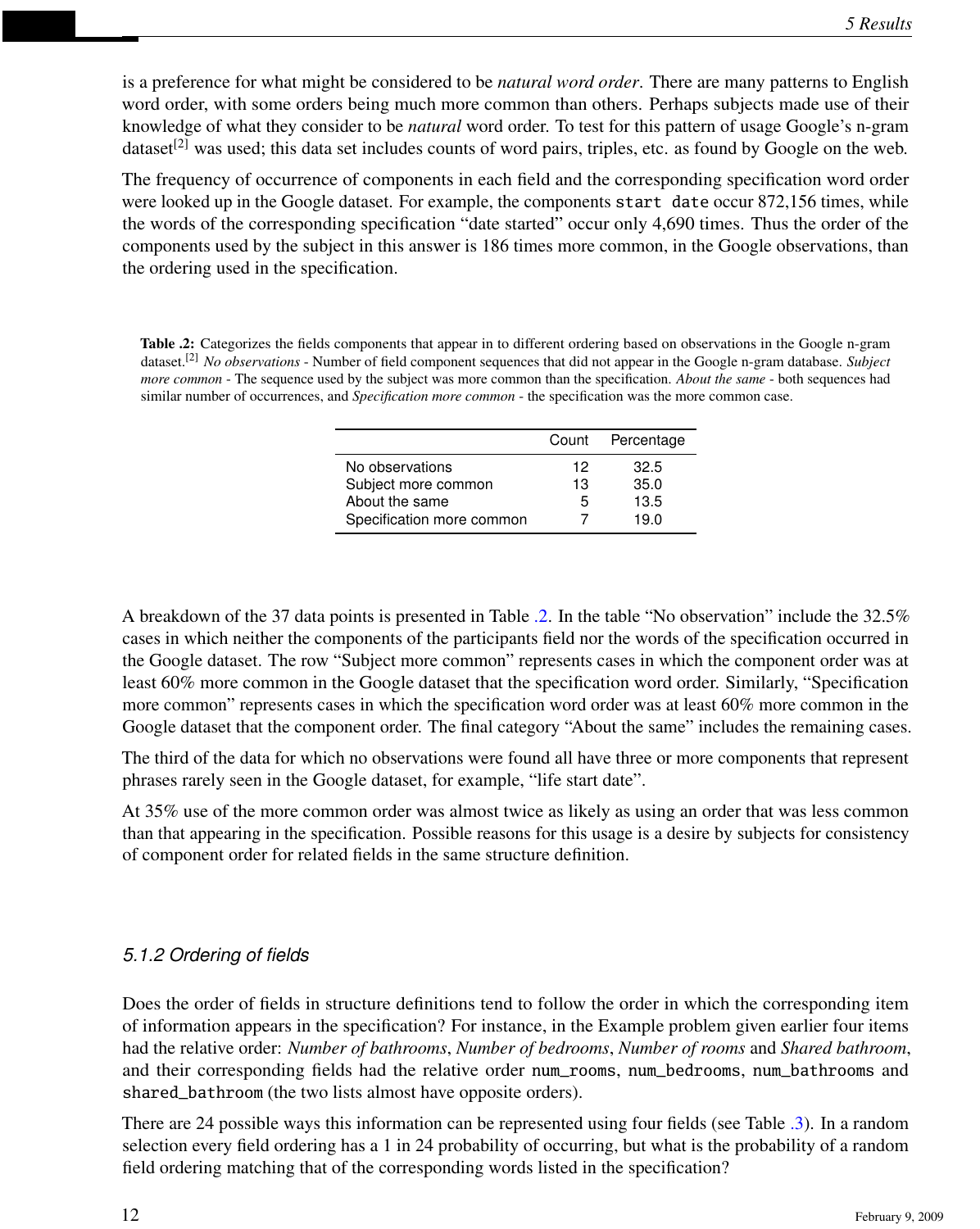Structure definition num 0 20 40 60 80 0 25 50 75 100 × • × • × • × • × • × • × • × • × • × • × • × • × • × • × • × • × • × • × • × • × • × • **xxxxxxxxx** • • • • • • • • • • • • • • ×<br>×× • • •• **×××××××** • • • • • • • • • • × × × × • • • • × × × × × × × × • • • • • • • • *×***×××××××××** • • • • • • • • • • • • • •

<span id="page-12-1"></span>Figure .3: Probability that the measured field-item distance, for a given structure definition, could occur through random selection of fields (crosses) and the same structure's field-item distance expressed as a percentage of the maximum possible (bullets). If field order selection was random the bullets would be distributed around 50%. The structures measured are ordered, left to right, by increasing probability of field-item distance.

<span id="page-12-0"></span>

|  |                                                                                                                 |  |  | Table .3: The 24 possible ways in which four fields can be ordered. Rows have the same field-item agreement metric (the extent |  |
|--|-----------------------------------------------------------------------------------------------------------------|--|--|--------------------------------------------------------------------------------------------------------------------------------|--|
|  | to which a field ordering matches that of the corresponding items in the specification, the higher the better). |  |  |                                                                                                                                |  |

| Metric | Occurrences |      |      | Orders |      |      |      |      |      |
|--------|-------------|------|------|--------|------|------|------|------|------|
| 6      |             | 1234 |      |        |      |      |      |      |      |
| 5      | 3           | 1324 | 2134 | 1243   |      |      |      |      |      |
| 4      | 5           | 2314 | 3124 | 1342   | 2143 | 1423 |      |      |      |
| 3      | 6           | 3214 |      | 2341   | 3142 | 1432 | 2413 | 4123 |      |
| 2      | 5           |      |      | 3241   |      | 2431 | 3412 | 4132 | 4213 |
|        | 3           |      |      |        |      | 4321 |      | 4231 | 4312 |
|        |             |      |      |        |      |      |      | 4321 |      |

To better understand this question, we count the *field-item agreement* for a sequence of fields. This metric represents the number of pairs that are in the expected order. For instance, the sequence 2314 is assigned the value 4: 2 appears before 3 and 4, 3 appears before 4 and 1 appears before 4. There are five sequences having an agreement metric of 4, see Table [.3,](#page-12-0) and the probability that a random sequence of four fields will have an agreement metric of four is 5/24.

It was noted that the sequence 1, 3, 5, 6, 5, 3, 1 (second column in Table [.3\)](#page-12-0) is part of the Triangle of Mohanian numbers (sequence A008302 in the Encyclopedia of Integer Sequences ([www.research.att.com/~njas/](www.research.att.com/~njas/sequences) [sequences](www.research.att.com/~njas/sequences)) and also appears in the number of inversions of a permutation. This information was used to derive the possible number of structure definitions having a given field-item agreement metric for definitions containing larger numbers of fields.

Figure [.3](#page-12-1) shows the order distributions for the random case and the collected data. In the figure crosses at 50% indicate that there is a 50/50 change of the fields having the order they do (i.e., there are two fields in the definition). Moving left the crosses at 33.3% denote combinations involving three fields (there are also crosses at 16.67% for less likely combinations of three fields), crosses at 20.8% for some combinations of four fields, and so on. The crosses very close to zero are for definitions containing the less likely combinations of 6 or more fields, or just containing lots of fields.

If field order selection was random then on average the field-item distance would be 50% of the maximum

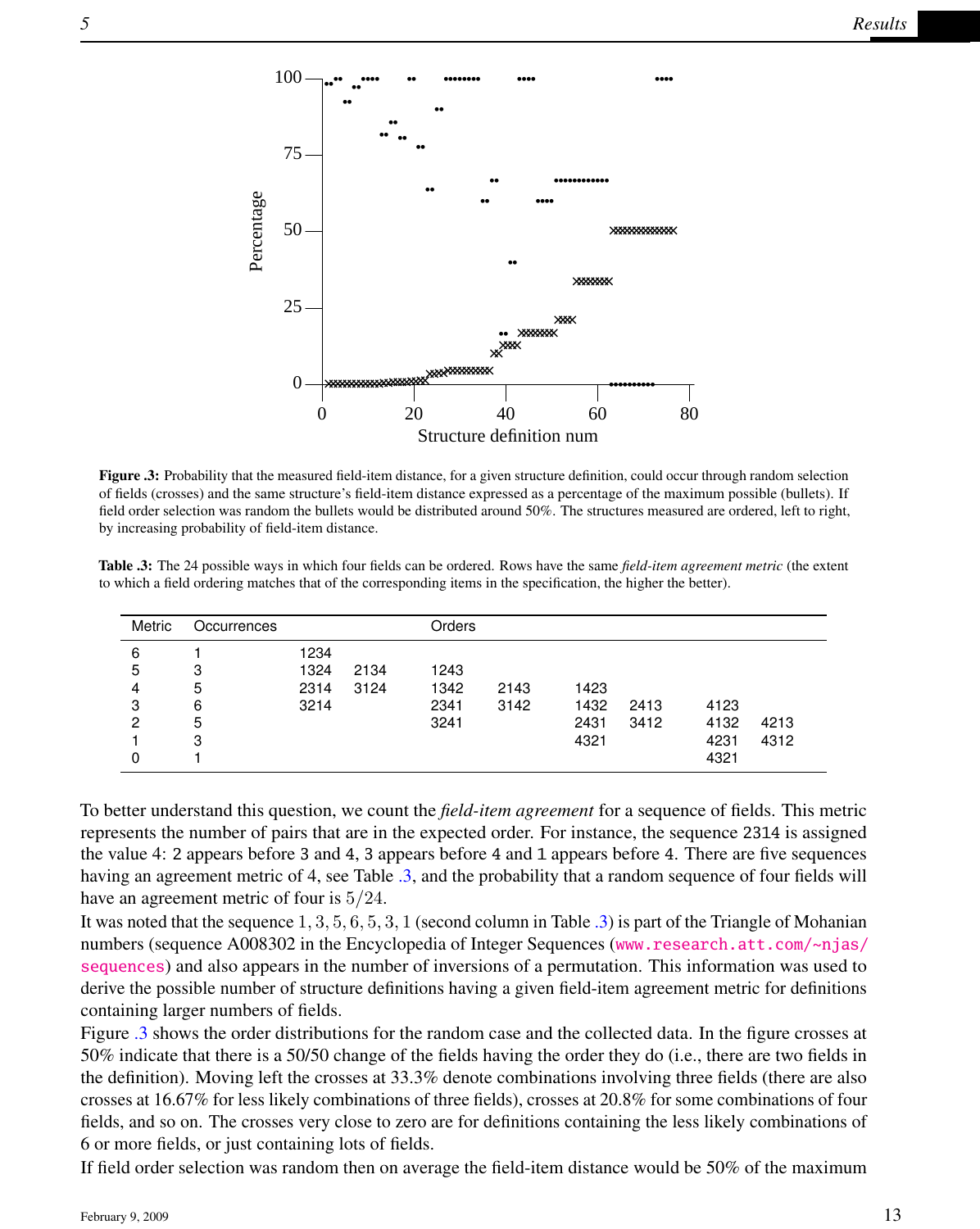

<span id="page-13-0"></span>Figure .4: Bullets represent the probability (y-axis) of fields in a structure definition having a given percentage of the maximum field-item distance (x\_axis). Crosses denote structure definitions in problems answers whose field-order is less that 5% likely to have randomly occurred. Counts have been put into bins of width 5 (percent).

value. The bullets in Figure [.4](#page-13-0) show the expected distribution of field-order distance that would occur with random field ordering. The crosses denote the percentage occurrence found in problem answers (answers with greater than 5% chance of occurring randomly were ignored). A significant percentage (44.4%) had the maximum field-item distance (i.e., the relative field order was the same as the items in the specification).

### **5.2 Information clustering**

There are a lot of different ways in which information can be clustered into different structures. For instance, there are  $2^{17}$  ways in which the 17 values listed in the earlier example could be split between two structure definitions,  $3^{17}$  between three definitions and so on.

The problems subjects were asked to solve have no correct answer as such. If the development history for a variety of different APIs was available such things as development cost, ease of maintenance and the other factors discussed in the subsection on Subject motivation could be compared and those with lower costs and/or greater benefits labelled as being 'better' than the others.

The analysis in this subsection looks for general patterns in how items tended to appear together within the same structure definition.

#### *5.2.1 Finding clusters*

The organization of the data (i.e., a list of experimenter provide items clustered into separate structure definitions in a manner decided by each subject) and the analysis required (i.e., averaged over all subjects what clustering of items exists, and how strong is it) is very similar to a study performed Ross and Murphy<sup>[16]</sup> and the mathematical techniques used in that study are used here. In one of the experiments performed by Ross and Murphy subjects were given a list of various foods and asked to divide them into groups; either "similar food types", "foods that are eaten in the same situation" or "things that go together".

Ross and Murphy generated a Robinson matrix from the subject data and this was used to obtain information on the general form of the categories created by their subjects. A Robinson matrix has the property that the value of its matrix elements decreases, or stays the same, when moving away from the major diagonal (more mathematical details in the Ross and Murphy article<sup>[16]</sup>). A matrix can be put into this form by reordering its rows and columns. This reordering brings together entries that are similar and moves dissimilar ones apart. For this study the seriation package<sup>[5]</sup> within the R statistical program, <http://www.r-project.org>, was used to create a Robinson matrix. Figure [.5](#page-15-0) and Figure [.6](#page-16-0) are visual representations of this matrix for one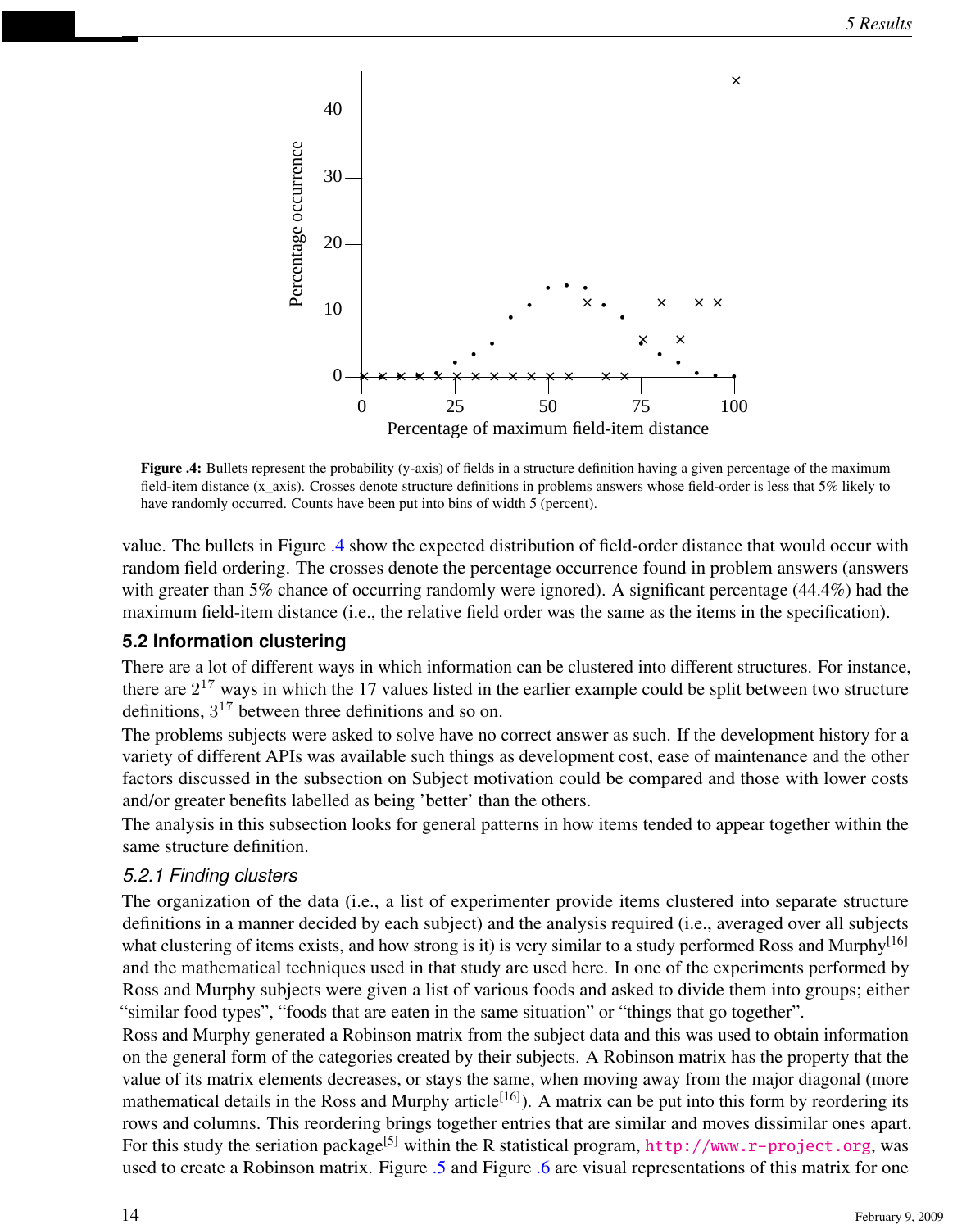problem.

The *Department of Agriculture* problem produced the most answers (22); it also contained the largest number of items (25), making it much more likely that answers contain many structure definitions. The analysis in this subsection is applied to the answers to this problem.

The similarity detection process involves the following two stage process, for the answers to the Department of Agriculture API:

- 1. creating a similarity matrix from the structure specifications. The rows and columns of this matrix both represent the specifications listed in the problem, for instance if the entry for "Easily moved" is in row 3, then column 3 also denotes "Easily moved". The entries for this similarity matrix are calculated as follows: 1) Zero the matrix, 2) for each subject perform the following: a) add 1 to every entry in the matrix where two specifications occur together in the same structure definition (e.g., if a definition contains fields representing both "Easily moved" and "Shared bathroom" add 1 to the entry at the corresponding row/column (the matrix is symmetrical, so two entries will be incremented).
- 2. Within the seriation package the seriate function is capable of processing data having a variety of forms and implements a variety of algorithms that attempt to optimize the process of generating a Robinson matrix from this data (the computational cost is so high that approximations have to be made). It was found that consistent results were obtained by mapping the data to a dissimilarity form. This was done using the formula  $1 - max$ <sub>clement</sub>  $max$ <sub>clement\_val</sub> for each element of the matrix, where  $max\_element\_val$  is the largest value in any element of the matrix.

The R instructions used to generate these images were:

```
1 library("seriation")
```
- 2 fmat <- as.matrix(read.table("f.data"))
- $3$  fdist  $\leftarrow$  as.dist $(1 \text{fmax/max}(\text{fmat}))$
- 4 fser <- seriate(fdist, method="BBURCG")
- 5 pimage(fdist, fser)

The items corresponding to the ticks along both axis in Figure [.5](#page-15-0) and Figure [.6](#page-16-0) are as follows (the alternative specifications are also listed):

```
1 Date of last vet inspection | Last vet inspection date
2 Date animal born | Animal birth date
3 Date crop sown | Crop sown date
   Date animal slaughtered | Animal slaughter date
5 Date crop harvested | Crop harvest date
6 Antibiotics used | Antibiotics given
7 Fertilizer used | Fertilizer applied
8 Weed killer used | Weed killer sprayed
9 Pedigree ID | Pedigree class
10 Genetic ID | Genetic family
11 Supplier of seeds | Seed supplier
12 Was organically produced | Produced organically
13 Number of each kind of animal on farm
14 Farm acres used to grow crops | Acres used to grow crops
15 Farm acres used to rear animals | Acres used to rear animals
16 Average shipment weight | Weight of average shipment
17 Market value of kind of animal
18 Market value of acre of crop | Acre of crop market value
19 Average labor cost for raising kind of animal | Animal raising average labor cost
20 Average labor cost for growing crop | Crop growing average labor costs
21 Feed-stuff costs | Cost of feed-stuff
22 Fertilizer costs | Cost of fertilizer
23 Location of field | Field location
24 Location of farm | Farm location
25 Farm owner | Owner of farm
```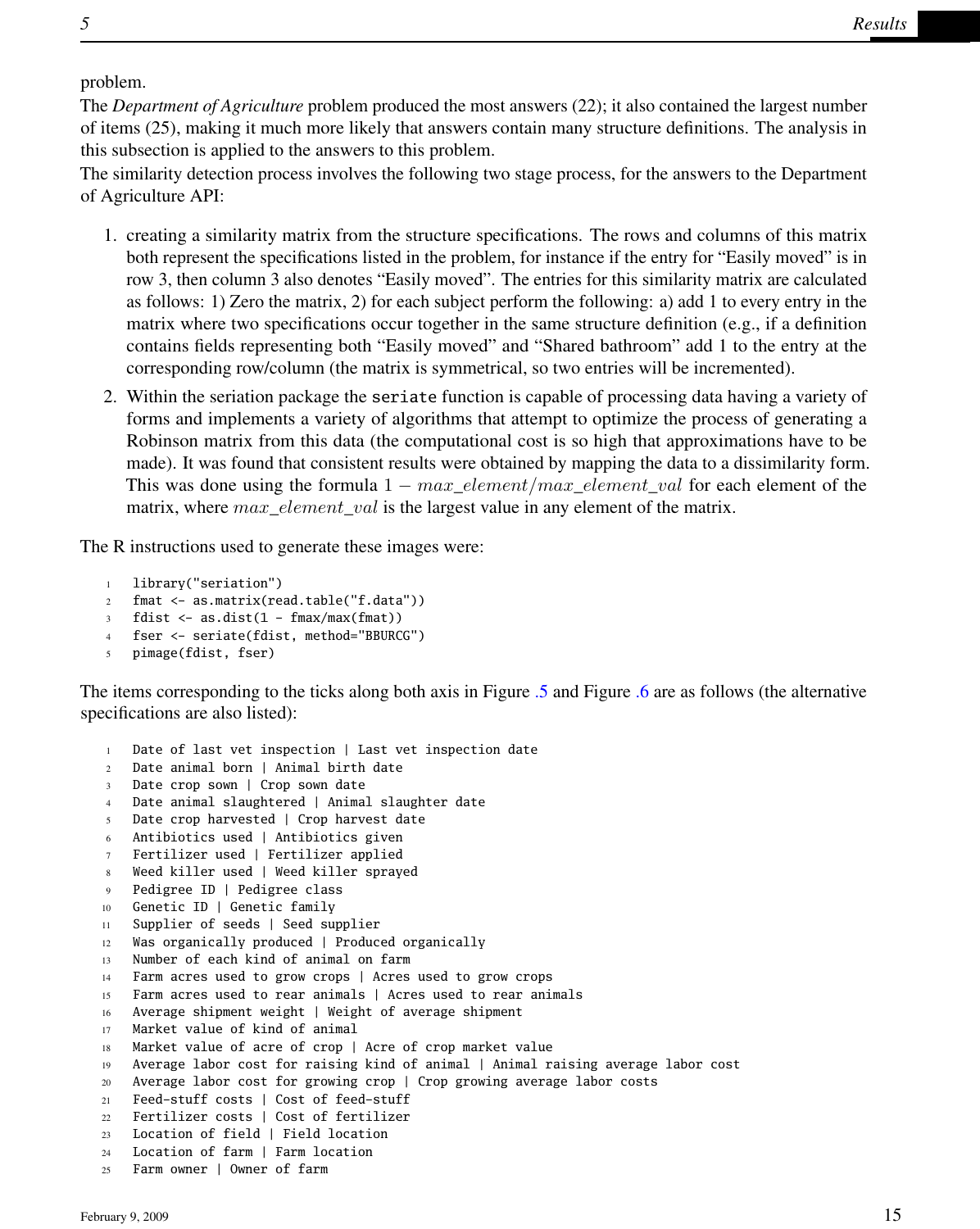

**2005**

<span id="page-15-0"></span>Figure .5: A visualization of the contents of the Robinson matrix generated from the 2005 field-item structure membership information. Darker areas indicate more closely associated fields. The order of items along the x and y axis is: 7, 3, 8, 5, 11, 22, 23, 12, 16, 15, 14, 24, 25, 21, 13, 17, 1, 10, 9, 2, 4, 6, 18, 20 and 19 (plot shows a subset of these values).

Comparing the clusterings extracted from the 2005 and 2008 answers (Figure [.5](#page-15-0) and Figure [.6\)](#page-16-0) it can be seen that both the 2005 and 2008 data appear to be made up of approximately three large clusters (combining the data from both experiments produces a result that is almost identical to that for 2008). Within each of these large clusters are smaller clusterings of field items.

The only two items that are consistently placed in the same definition are items 24  $\&$  25 ("Location of farm" and "Farm owner") and items 14, 15 and 13 are often included in the same definition with them (the name given to definition containing this set of fields was often farm or something very close to this name; no analysis of this kind of type name was made). Other items are often placed in the a definition together the items 2, 4 and 6; other small sets of items can be extracted from the figures.

#### **5.3 Comparison with source code measurements**

The first part of this article included various measurements of a large amount of C source code. This subsection compares those measurements against the same measurements for the structure definitions given in the problem answers. The number of fields contained in the source code **struct** definitions varied between 2 and 70 fields, while the definitions given in the answers to the experiment problems contained a small range of fields (between 2 and 15; average 5).

The first part of the article included three figures containing measurements of field attributes and these are discussed in the following:

1. See Figure [.7](#page-17-0) for a comparison of experiment answers and source code measurements. For those deltas having a zero measured percentage there were no instances of a minimal type change sequence because of the small number of occurrences of a given type sequence (often only one occurrence).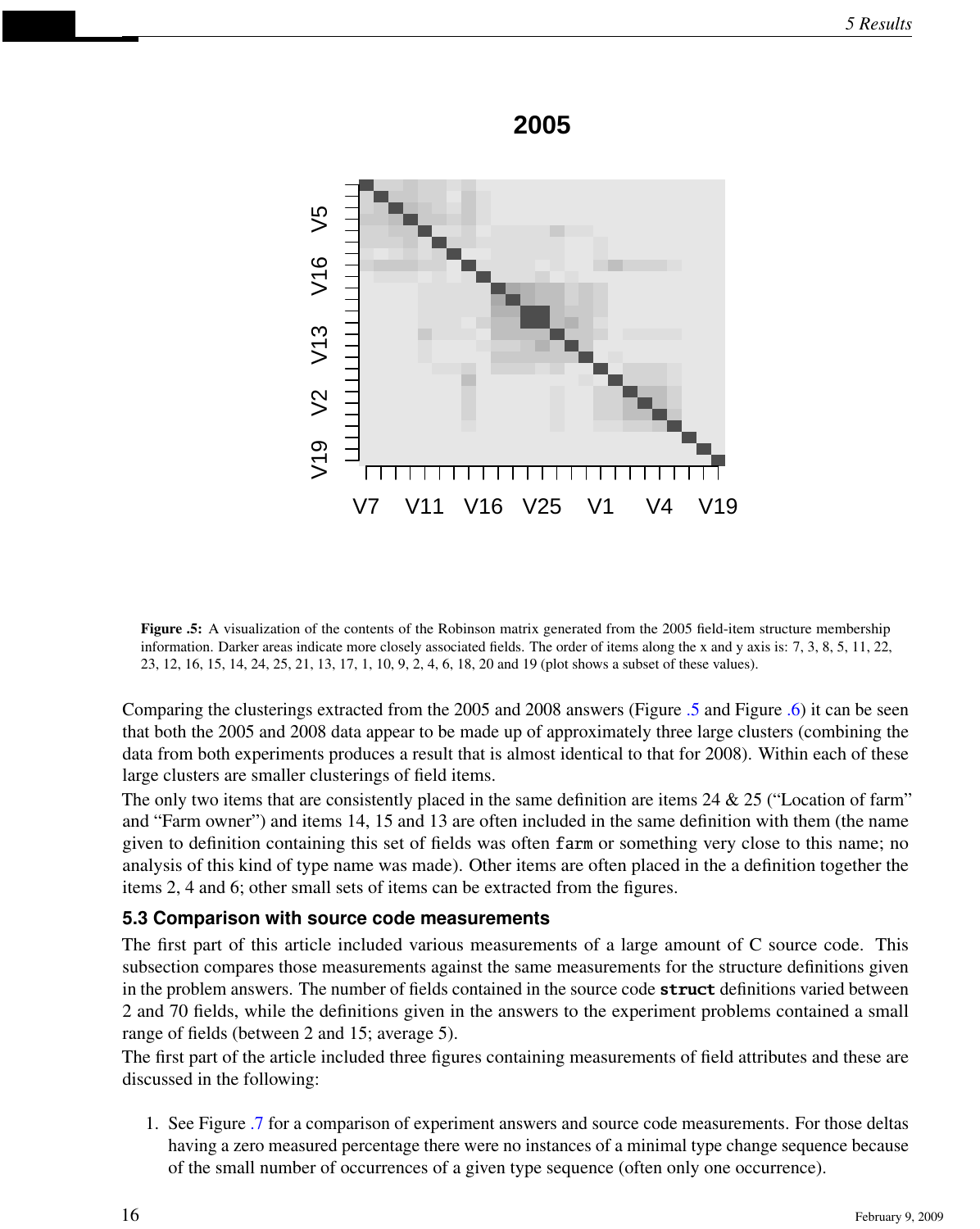



<span id="page-16-0"></span>Figure .6: A visualization of the contents of the Robinson matrix generated from the 2008 field-item structure membership information. Darker areas indicate more closely associated fields. The order of items along the x and y axis is: 13, 24, 25, 15, 14, 23, 22, 18, 20, 11, 8, 16, 5, 7, 3, 12, 10, 9, 1, 2, 4, 6, 17, 19 and 21 (plot shows a subset of these values).

- 2. In the case of the number of individual field pairs that share one or more subcomponents because of the small number (i.e., 104) of structure definitions available for analysis in the answers there is a great deal of variation the number of occurrences of field-pair distances and it is not possible to make reliable comparisons against the source code measurements.
- 3. For the problem answers the average distance between field pairs for definitions containing a given number of fields appears to be similar to that found in the source code measurements. The small number of data points means it is not possible to make a stronger statement. For those wanting a comparison against the corresponding figure in part 1 of this article, the actual x/y axis values are: 3.14:5, 1.90:6, 1.00:7, 0.00:8, 1.00:9, 3.67:10, 0.00:11, 0.00:12 and 6.89:13.

## **6 Conclusion**

This study investigates factors that influence the decisions made by developers when deriving API structure definitions from a specification.

The hypothesis was that various kinds of information in the specification had a significant impact on the way in which structure definitions were organized and the naming of fields. The particular attributes found to have an effect included:

- The ordering of fields was strongly influenced by the order in which items of information occurred in the specification.
- Any words appearing in the components of a field name were likely to also occur in the corresponding specification.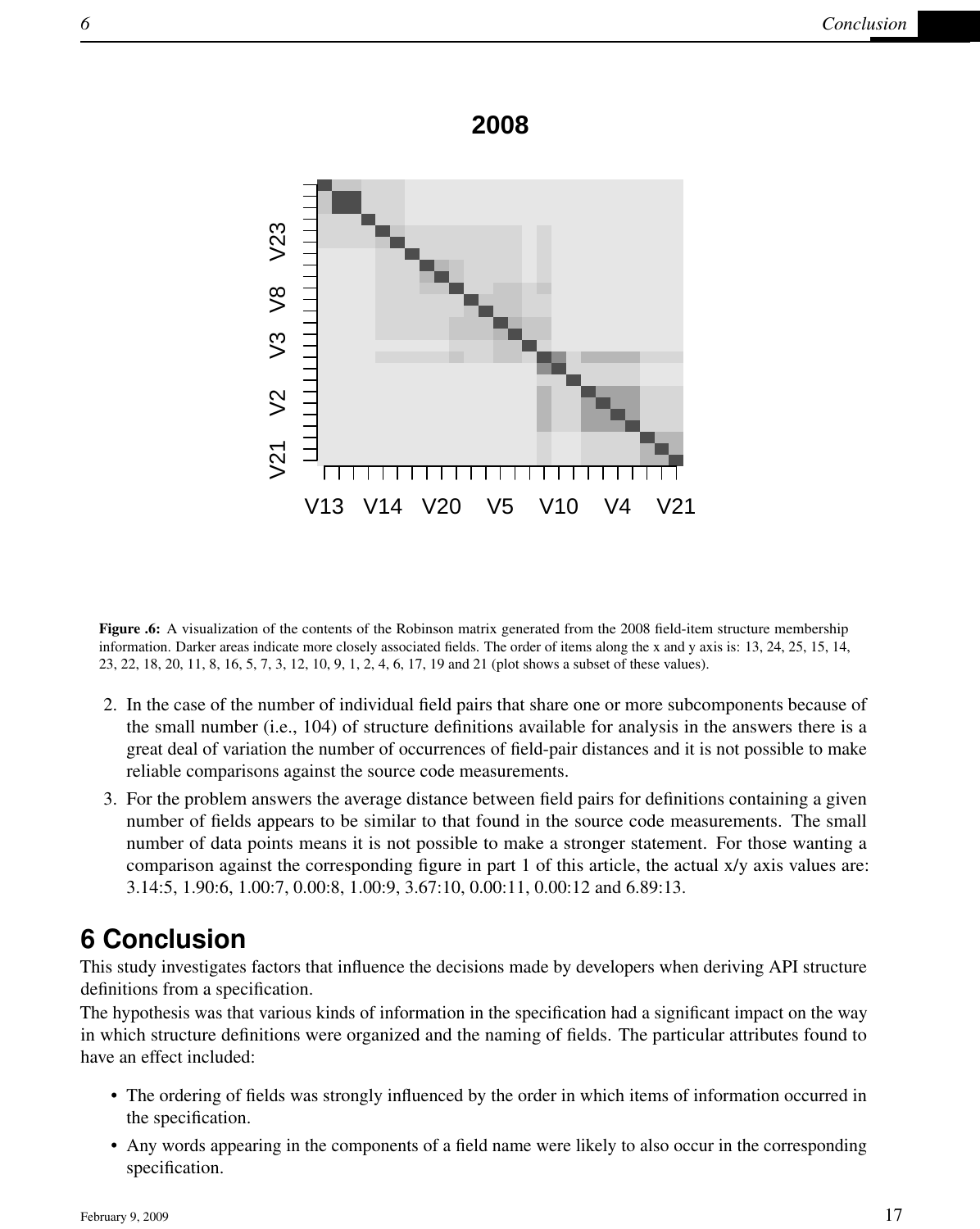

<span id="page-17-0"></span>Figure .7: The measured percentage of structure definitions having a minimal type change sequence (x-axis) and the percentage that are expected to occur if fields were ordered randomly. A delta symbol indicates a problem answer percentage and the random percentage for a definition containing that particular number of types for problem answers, while cross applies to source code measurements. If field ordering were random the deltas/crosses would be expected to cluster along the solid diagonal line (bullets indicate 1 standard deviation, dashed line 3 standard deviations). Data for all definitions containing between four and seven (inclusive) fields.

• Any words appearing in the components of a field name were likely to either appear in the same order as that in the specification or to follow common English word order.

An analysis of individual structure definitions showed that for some items of information subjects made similar decisions on putting them together within the same structure definition. It is not known whether this clustering would have been stronger if subjects had had time to iterate on their initial design decisions. Further experiments are needed to confirm the results of this study and to measure the consequences of allowing subjects more time to individual answer questions.

#### **6.1 Further reading**

A readable upper graduate level book dealing with some of the more higher level aspects of how people create and use categories "The Big Book of Concepts"" by Gregory L. Murphy published by MIT Press, ISBN 0-262-63299-3.

A readable collection of papers on how people make use categories to solve problems quickly without a lot of effort: "Simple Heuristics That Make Us Smart" by Gerd Gigerenzer, Peter M. Todd and The ABC Research Group, published by Oxford University Press, ISBN 0-19-154381-7.

### **6.2 Acknowledgements**

The authors wishes to thank everybody who volunteered their time to take part in the experiments and ACCU for making a slot available, in which to run the experiment, at both conferences.

Thanks to Matt Hearn, Brittany Babin and Oluwaseyi Fatadi of Loyola College for decrypting subjects' written answers into machine readable form.

Thanks to Michael Hahsler for suggestions on the use of his seriation package.